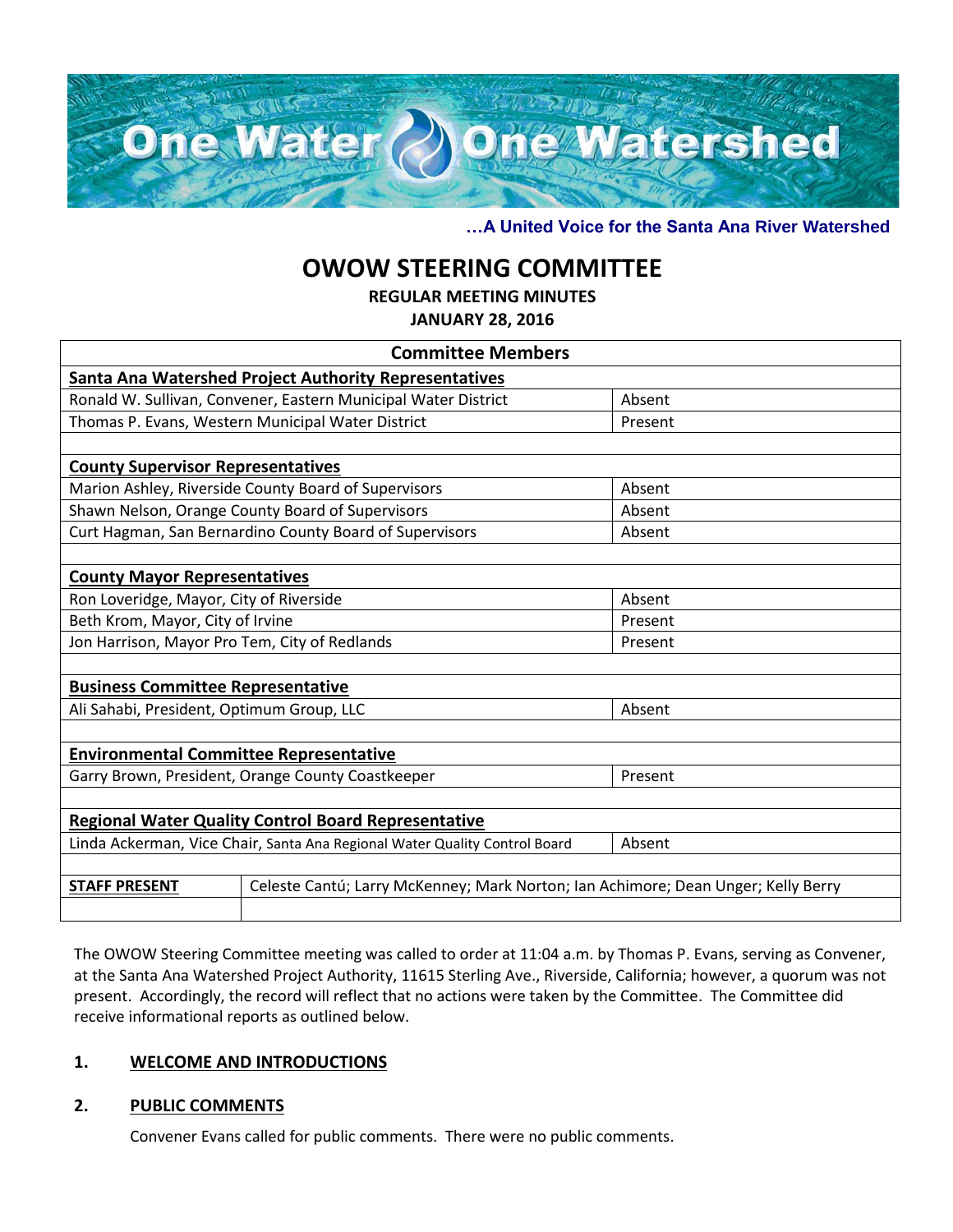

## **3. SEATING OF NEW MEMBERS**

Due to lack of a quorum, Agenda Item Nos. 3.A. and 3.B. will be brought before the Committee for consideration at a future meeting.

### **4. CONSENT CALENDAR**

Due to lack of a quorum, Agenda Item Nos. 4.A. and 4.B. will be brought before the Committee for consideration at a future meeting.

#### **5. INFORMATIONAL ITEMS**

**Recommendation:** Receive and file.

**A. Update on Department of Water Resources' Draft Funding – Recommendations for the 2015 Proposition 84 Integrated Regional Water Management Grant Solicitation (SC#2016.1)**

Mark Norton provided a PowerPoint presentation titled OWOW 2015 – Implementation Projects Status.

On June 18, 2015, the Committee authorized implementation of the Proposition 84 2015 Integrated Regional Water Management (IRWM) grant proposal to the DWR with the project portfolio outlined below; the Committee's decision was ratified by the SAWPA Commission on July 7, 2015. On August 6, 2015, SAWPA submitted a 2015 IRWM grant application to the DWR for a total cost of \$237.4 Million. The total costs include \$64.3 Million in grant funding and \$173 Million in local cost share. The projects that were included in the 2015 IRWM grant application include the following:

- Newhope-Placentia Trunk Sewer (NHP) Replacement Project 2-72 (submitted by Orange County Sanitation District). \$1 million in grant funding. Selected because it manages the capacity of the Santa Ana Regional Interceptor, a tool used by the upper and lower watershed to remove salty brine from the watershed. The project complements the investments in groundwater recharge and extraction implemented under SARCCUP and supports the OWOW 2.0 Plan's goal of protecting beneficial uses by achieving salt balance in the watershed. It also provides increased protection against seawater intrusion by directing 8 million gallons per day in reclaimable flows to the Groundwater Replenishment System (GWRS). GWRS is a water supply project and protection project, as the treated water from GWRS is not only reinjected for drinking water wells but also used to create a hydraulic barrier near the coast.
- Santa Ana River Conservation and Conjunctive Use Program (SARCCUP) (submitted by San Bernardino Valley Municipal Water District). \$55 million in grant funding. Selected because it horizontally integrates the water supply agencies in the upper and lower portions of the Santa Ana River Watershed to better manage scarce water resources and create resiliency shared among those agencies. The SARCCUP concept includes an operational concept that necessarily includes regional collaboration, and each participant must share control of the project to realize the benefits. SARCCUP integrates many of the OWOW 2.0 Plan's objectives and goals including habitat enhancement, invasive weed control, recreation, open space, conjunctive use of groundwater and imported water supplies, and water use efficiency. It also supports OWOW 2.0 Plan's object of supporting economically effective solutions by providing revenue stability for retail water agencies that adopt conservation-based water rates.
- 2015 Integrated Watershed Protection Program (submitted by Riverside County Flood Control and Water Conservation District). \$5,054,302 in grant funding. Selected because it institutionalizes RCFCWCD's commitment to integrating flood control with habitat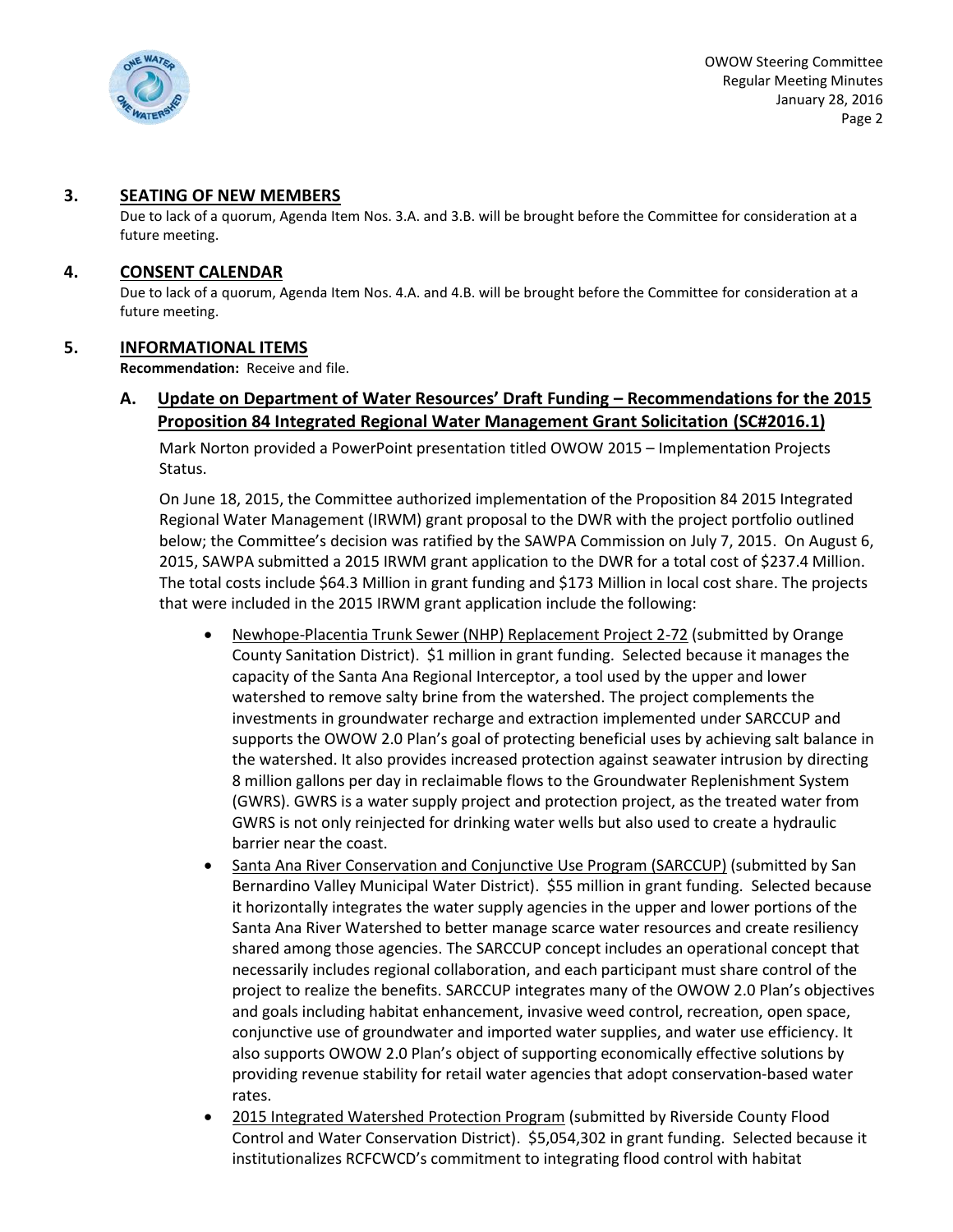

OWOW Steering Committee Regular Meeting Minutes January 28, 2016 Page 3

enhancement, groundwater recharge, and planning for system-based hydrologic connectivity in order to achieve vertical integration with the water supply agencies in the watershed. SARCCUP did not include a flood control component. Grant funding for RCFCWCD's integrated program is to strengthen that programmatic nexus between flood control and water supply.

These projects are not only technologically feasible, but are integrated and provide regional benefit. In the review process, the Project Review Committee (composed of independent water-related experts) first vetted the claims made by the project proponents on their application, in terms of data accuracy and project eligibility. Second, the PRC focused on the projects in the context of the goals and objectives of the OWOW 2.0 Plan.

On January 13, 2016 the DWR released their final funding announcement for this solicitation; SAWPA's submittal was 100% funded. SAWPA will now begin to enter into an agreement with the DWR and subagreements with each of the project proponents. Construction is scheduled to begin in April, 2016 for NHP Replacement Project 2-72 Project, April, 2018 for Santa Ana River Conservation and Conjunctive Use Program (SARCCUP) and December, 2016 for the 2015 Integrated Watershed Protection Program.

Committee members congratulated staff. These regional projects will serve as a model by which future projects can be shaped.

# **B. Update on OWOW Project Implementation for Drought Response Funded by the 2014 Proposition 84 Integrated Regional Water Management Grant (SC#2016.2)**

Ian Achimore provided a PowerPoint presentation with an update on the Emergency Drought Grant Program, providing information on actions that occurred since the most recent update presented to the Committee on May 28, 2015.

- Conservation-Based Water Rates. Ten retail water agencies have been approved for participation in the Program by allowing each of them to be reimbursed up to \$215,030 in costs related to vetting and adopting conservation-based water rates (budget-based water rates). Two water agencies have been placed on a waiting list; if funding is available due to cancellations, SAWPA will be able to proceed in including agencies on the waiting list in the Program.
- Technical Support to Retail Water Agencies. Between May 2015 and October 2015, technical support regarding conservation-based water rates was provided to ten retail water agencies involved in the Program.
- Rate Model RFQ. A Request for Qualifications was issued soliciting competitive proposals to identify a firm that can facilitate models that analyze retail water agencies' water demand, rates and revenues. Four firms responded to the RFQ, and Dr. Kenneth Baerenklau of U.C. Riverside analyzed the information submitted by the firms and provided a review of his findings. These findings are being used as technical support to retail water agencies that are using rate models to analyze conservation-based water rates.
- Watershed Aerial Mapping. SAWPA entered into an agreement with Geophex Ltd. to calculate the irrigated areas on hilly areas and to generate one foot contours. The purpose of the work is to supplement the three inch color and infrared digital imagery that Geophex Ltd. had already acquired for SAWPA earlier in the year with additional data interpretation to account for increased irrigated areas in hilly areas of the watershed. SAWPA also entered into an agreement with Statistical Research, Inc., to utilize the aerial imagery delivered from Geophex Ltd. to characterize irrigated areas for each parcel in the service areas of retail agencies that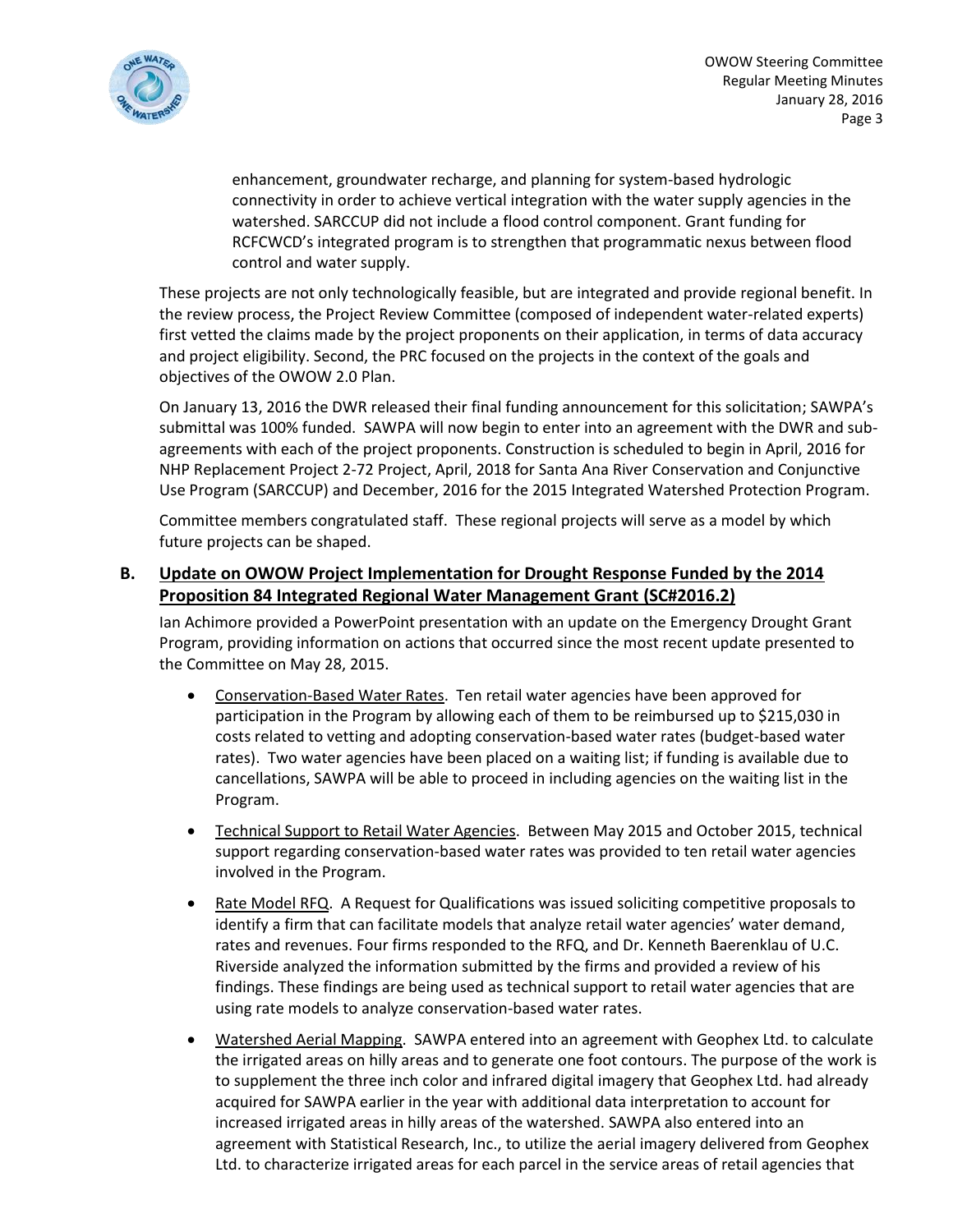

are participating in the conservation-based water rates component of the Program. The data is being provided to the agencies on an ongoing basis as the data is processed by Statistical Research, Inc.

- Technology Based Information Systems. A Request for Proposals was issued for consultants to develop and implement a web-based water consumption, analytic and customer engagement tool to be used by retail water agencies in the watershed. SAWPA entered into an agreement with OmniEarth; four retail water agencies have executed agreements in order to participate in the program and seven are in discussion.
- Turf Removal. The Program continues to fund the replacement of turf grass with drought tolerant landscaping across the Santa Ana River and Upper Santa Margarita watersheds through rebates to public agencies and Homeowner Associations. The definition of public agencies was expanded to include churches. As of November, 2015, 1,821,745 square feet of turf has been removed, which is 37% of the Program's goal of 4,950,000 square feet.

# **C. Update on Proposition 1 California 2014 Water Bond and IRWM Grant Funding (SC#2016.4)**

Mark Norton provided a PowerPoint presentation titled Proposition 1 IRWM Grant Program. Proposition 1 Water Quality, Supply and Infrastructure Improvement Act of 2014 was passed by the voters of California in November 2014, providing funding (\$7.545 billion) for water recycling, stormwater capture, water conservation, integrated regional water management, groundwater sustainability and cleanup, watershed protection and ecosystem restoration, flood management, drinking water and clean water programs, and new water storage projects. A key benefit to the SARW is \$510 million for IRWM projects; \$63 million of which is directed to the SAR Region Funding area to be administered by SAWPA. There is a 50% local funding match required for IRWM projects. Anticipated Order of Solicitations:

| <b>Fiscal Year</b> | <b>IRWM Program</b> | Funding   |
|--------------------|---------------------|-----------|
| 2015-16            | Planning            | \$5M      |
| 2015-16            | DAC Involvement     | \$51M     |
| 2016-17            | <b>DAC Projects</b> | \$51M     |
| 2017-18            | Implementation      | \$183.65M |
| 2019-20            | Implementation      | \$183.65M |

\* No local match required for DAC involvement.

There were no changes to the IRWM Plan Standards under Proposition 1; however, recent legislation will need to be addressed: SB 985 – Stormwater Resources Plans; AB 1249 – Nitrate, arsenic, perchlorate, or hexavalent chromium contamination.

Eligible DAC Involvement includes: technical, financial or managerial assistance; needs assessments; project development; engagement in IRWM efforts; governance structure; community outreach; education; facilitation; enhancement of DAC aspects in IRWM plans.

The application deadline for the first round is anticipated to be in summer of 2016. Funding for future IRWM implementation projects will likely occur under two future DWR funding rounds anticipated in FY 16-17.